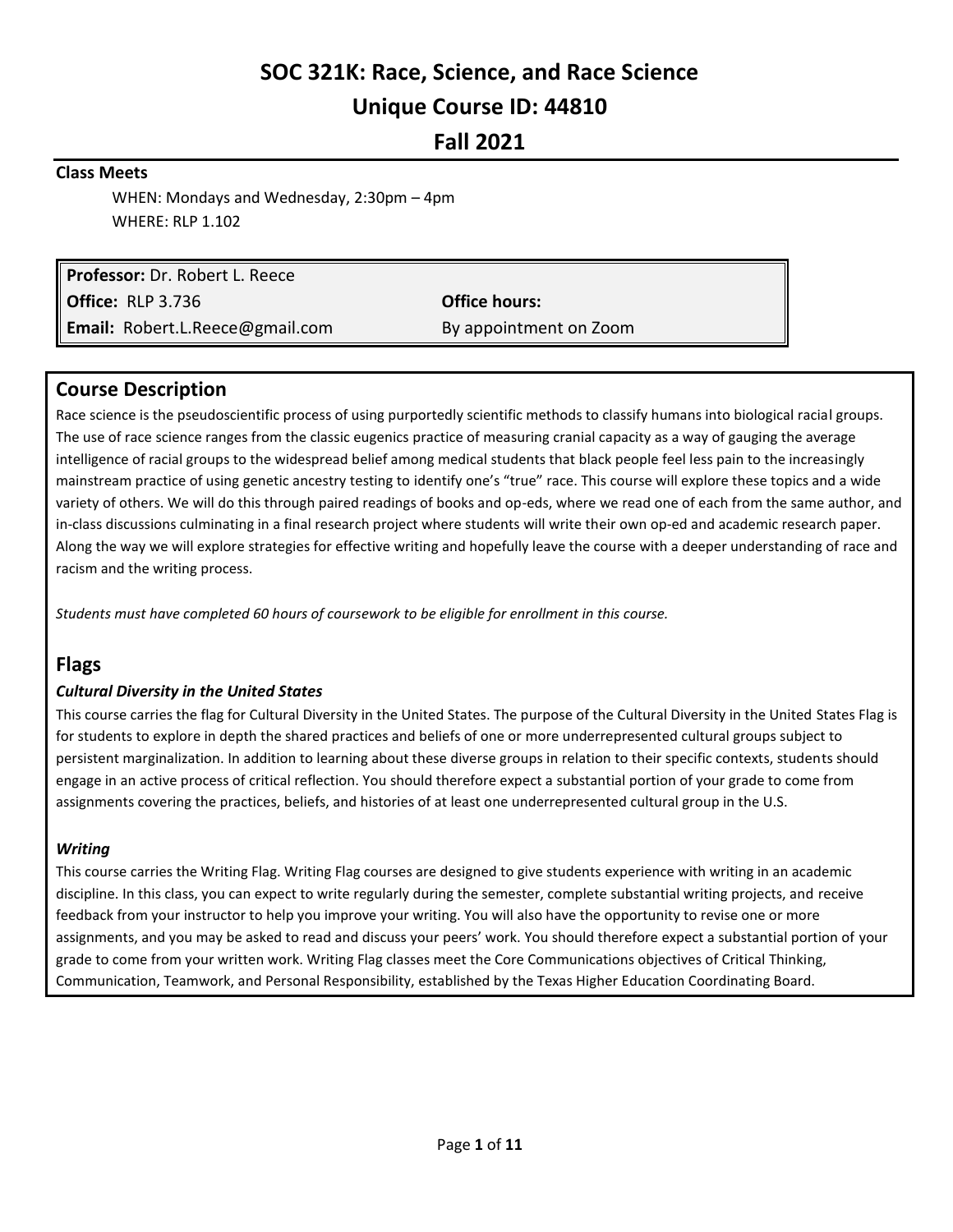# **Attendance Policy**

I encourage you all to attend each discussion section. I do not track attendance in such a way that you will fail if you miss a certain number of classes, however, part of your participation grade depends on your attendance *and* studies show that class attendance is highly correlated with grades so it is in your best interest to attend.

## **Course Materials**

**Books:** *Fatal Invention* by Dorothy Roberts *The Social Life of DNA* by Alondra Nelson *Fearing the Black Body* by Sabrina Strings *Medical Bondage* by Deirdre Cooper-Owens

(note: many of these books are available to read online through the UT library website)

**I will supply other course materials through Canvas or links on the syllabus.**

# **Assignments and Grading**

# *Weekly Discussion Questions and Participation – 15%*

**Beginning Week 2**, you will be responsible for submitting **five discussion questions** regarding that week's reading. The questions will be **due by Friday at midnight before each Monday's class** (this is to give me a chance to review your questions in preparation for each class). So, for example, the questions for class the week of September 13 are due on Friday, September 10. Of the five questions, **three should focus on the content of the reading** (clarity and strength of argument, presentation of evidence, etc) **and two should focus on the author's writing.** Submit questions about things you are confused about and want clarity on, things you are interested in and would like to discuss further, or things you seek to criticize. Additionally, **submit your favorite** *or* **least favorite paragraph from that week's reading** with a brief 1-2 sentences about why you love or hate that particular paragraph. However, only half of each week's points will come from the questions themselves. The other **half will come from your participation in class discussion**. For example, if you submit discussion questions on Friday but skip class on Monday, you will only receive a 50/100 for the week.

# *Discussion Question Presentation – 25%*

Each of you will be responsible for facilitating class discussion for one week of the semester (either in pairs or trios) as indicated by the groups on the syllabus. This will entail collecting your classmates' discussion questions, grouping them thematically in a handout, and leading our discussion of that week's readings.

# *Op-Ed vs Research Paper: Op-Ed – 30%; Research Paper – 30%*

In their work academics deploy various types of writing, but the two most common are traditional academic research writing geared towards their academic peers and more public facing, shorter manuscripts. We will write one of each, using the same set of research, to explore how differences in audience and goals shape the writing process. Refer to the detailed **assignment guides and rubrics starting on page 5 and ending on page 8 of the syllabus**.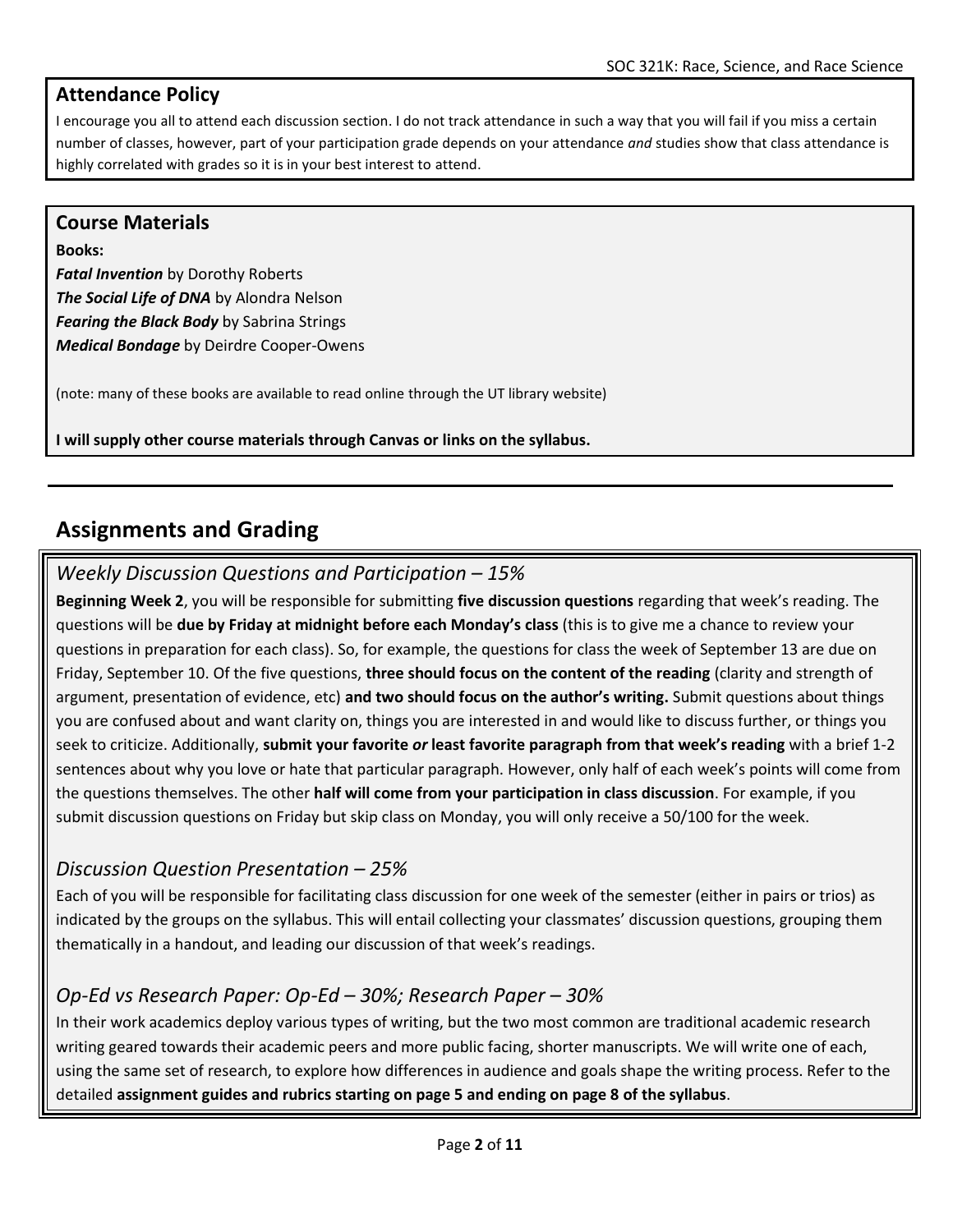#### *Late Work and Makeup Policy*

I understand that sometimes things happen. If you need to make up assignments, please let me know as soon as possible.

# *Grading Scale*

| А  | 94% |  |
|----|-----|--|
| А- | 90% |  |
| B+ | 87% |  |
| В  | 84% |  |
| В- | 80% |  |
|    |     |  |
| C+ | 77% |  |
| C. | 74% |  |
| C- | 70% |  |
| D  | 65% |  |

# **COURSE SCHEDULE**

### *WEEK 1 – AUGUST 25 – INTRODUCTION AND SYLLABUS*

### *WEEK 2 – AUGUST 30, SEPTEMBER 1*

"How to Read Like a Writer" – Mike Bunn "What is 'Academic' Writing" - L. Lennie Irvin

### *WEEK 3 – NO CLASS SEPTEMBER 6 (LABOR DAY), SEPTEMBER 8*

*Fatal Invention* chapters 1, 2, 3 "Eugenics is still a dangerous idea" by Dorothy Roberts in *The Philadelphia Inquirer* https://www.inquirer.com/opinion/commentary/eugenics-in-america-timeline-medicine-20190501.html

### *WEEK 4 – SEPTEMBER 13, 15 – Group 1*

*Fatal Invention* chapters 4, 5, 6, 7, 8

### *WEEK 5 – SEPTEMBER 20, 22 – Group 2*

*Fatal Invention* chapters 9, 10, 11, 12, conclusion

## *WEEK 6 – SEPTEMBER 27, 29 – Group 3*

*The Social Life of DNA* chapters 1, 2, 3 "Elizabeth Warren and the Folly of Genetic Ancestry Tests" by Alondra Nelson in *The New York Times* https://www.nytimes.com/2018/10/17/opinion/elizabeth-warren-and-the-folly-of-genetic-ancestry-tests.html

## *WEEK 7 – OCTOBER 4, 6 – Group 4*

*The Social Life of DNA* chapters 4, 5, 6, 7, 8, 9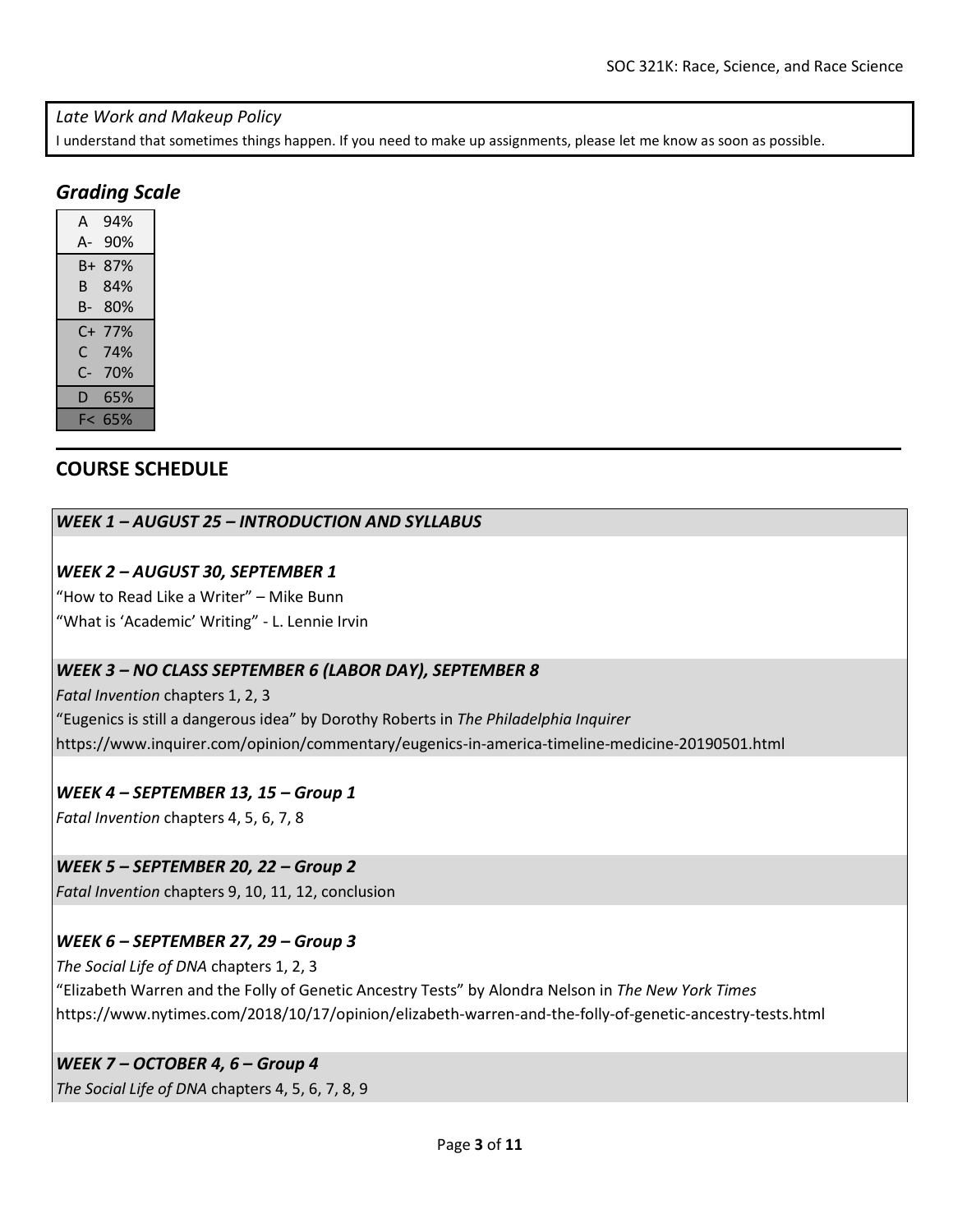## *WEEK 8 – OCTOBER 11, 13 – ANNOTATED BIBLIOGRAPHY DUE OCTOBER 8 TH (No discussion questions)*

"Annoying Ways People Use Sources" - Kyle D. Stedman "Assessing Source Credibility for Crafting a Well-Informed Argument" – Kate Warrington et al

## *WEEK 9 – OCTOBER 18, 20 – Group 5*

*Fearing the Black Body* chapters 1, 2, 3, 4 "It's Not Obesity. It's Slavery." By Sabrina Strings in *The New York Times* https://www.nytimes.com/2020/05/25/opinion/coronavirus-race-obesity.html?auth=logingoogle1tap&login=google1tap

## *WEEK 10 – OCTOBER 25, 27 – Group 6*

*Fearing the Black Body* chapters 5, 6, 7, 8, epilogue

### *WEEK 11 – NOVEMBER 1, 3*

"Grammar, Rhetoric, and Style" – Craig Hulst "The Inspired Writer vs the Real Writer" – Sara Allen "Writing With Force and Flair" – William T. Fitzgerald "The Evolution of Imitation: Building Your Style" – Craig A. Meyer

## *WEEK 12 – NOVEMBER 8, 10 – DRAFTS DUE ON NOVEMBER 5TH (No discussion questions)* WRITING WORKSHOP

### *WEEK 13 – NOVEMBER 15, 17 – Group 7*

*Medical Bondage* chapters Introduction, 1, 2

"COVID-19 reveals a long history of health inequities affecting African Americans" by Deirdre Cooper-Owens in *Houston Chronicle*

https://www.houstonchronicle.com/opinion/outlook/article/COVID-19-reveals-a-long-history-of-health-15218565.php

# *NOVEMBER 22, 25 – NO CLASS FOR THANKSGIVING*

### *WEEK 14 – NOVEMBER 29, DECEMBER 1 – Group 8*

*Medical Bondage* chapters 3, 4, 5, afterword

# *WEEK 15 – DECEMBER 6 (Optional; No discussion questions)*

Final project Q&A

*Final Projects: DECEMBER 15TH*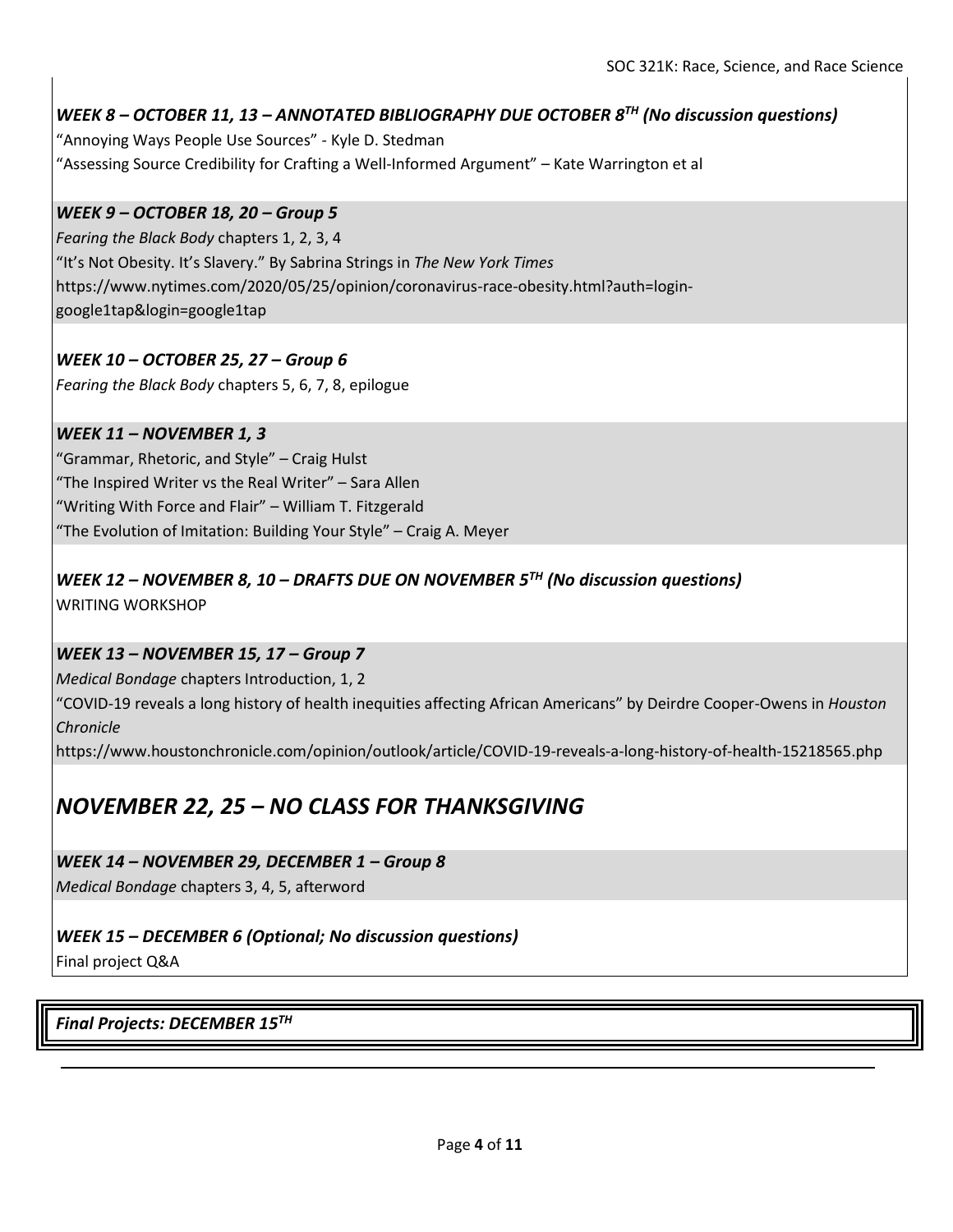# **Op-Ed vs Research Paper Assignment Guide**

The purpose of this assignment is to help you understand and practice the two most common types of writing academics engage in: formal academic writing aimed at their academic peers and public facing writing aimed at a more general audience. This is an exercise in conducting research and catering writing to various audiences. The assignment is processbased. That means I will guide you and grade you on the entirety of your writing process, including an annotated bibliography, drafts of each manuscript, revisions, and then the final manuscript.

# **RESEARCH PAPER**

The final version of your research paper should be **at least 3000 words**. Your aim is to **evaluate an aspect of race science**, defined as the pseudoscientific process of using purportedly scientific methods to classify humans into biological racial groups (examples of topics we will cover in class include genetic ancestry testing, the "obesity epidemic," racially targeted medicine).

The argument of your paper should use evidence offered primarily by scholarly sources to address the following questions:

- **What is the phenomenon you're evaluating?** *For example, genetic ancestry testing*.
- **How does this phenomenon contribute to race science?** *For example, people who use genetic ancestry tests become more likely to believe in biological races.*
- **Why is this contribution to race science troublesome?** *For example, Nazis and white nationalists have used genetic ancestry tests to measure white purity.*
- **How can we minimize the danger?** *For examples, genetic ancestry tests should be clearer about their limitations, particularly the connection between genes and race.*

## **Annotated Bibliography – Due OCTOBER 8TH**

The annotated bibliography is designed to help you think about what other scholars have said about your topic and how their work may contribute to your argument as your prepare to write. You should submit **8-10 sources,** with a short paragraph for each **explaining what the source says and how you plan to use it in your paper**.

## **Draft – Due NOVEMBER 5TH**

The draft of your research paper should lay out a broad idea of the aforementioned questions. At this point you should be refining your primary argument and working to build evidence that supports it. You need not submit a full length paper, but your draft should have enough text that I understand what you are trying to do and can offer substantive guidance as you move forward.

## **Final Version – Due DECEMBER 15TH**

The final version of your research paper should consist of two parts. **First, is the actual manuscript**. Use the comments I provided and other insights from how you've refined your ideas to edit your draft to produce a polished document. Second, is an editorial statement. Editor's comments don't always reflect the vision you, as a researcher and writer, have for your work, and often you will want to push back or veto suggestions. In a one page statement, **explain any changes I suggested that you decided to forgo and offer your reasoning for not incorporating these changes**.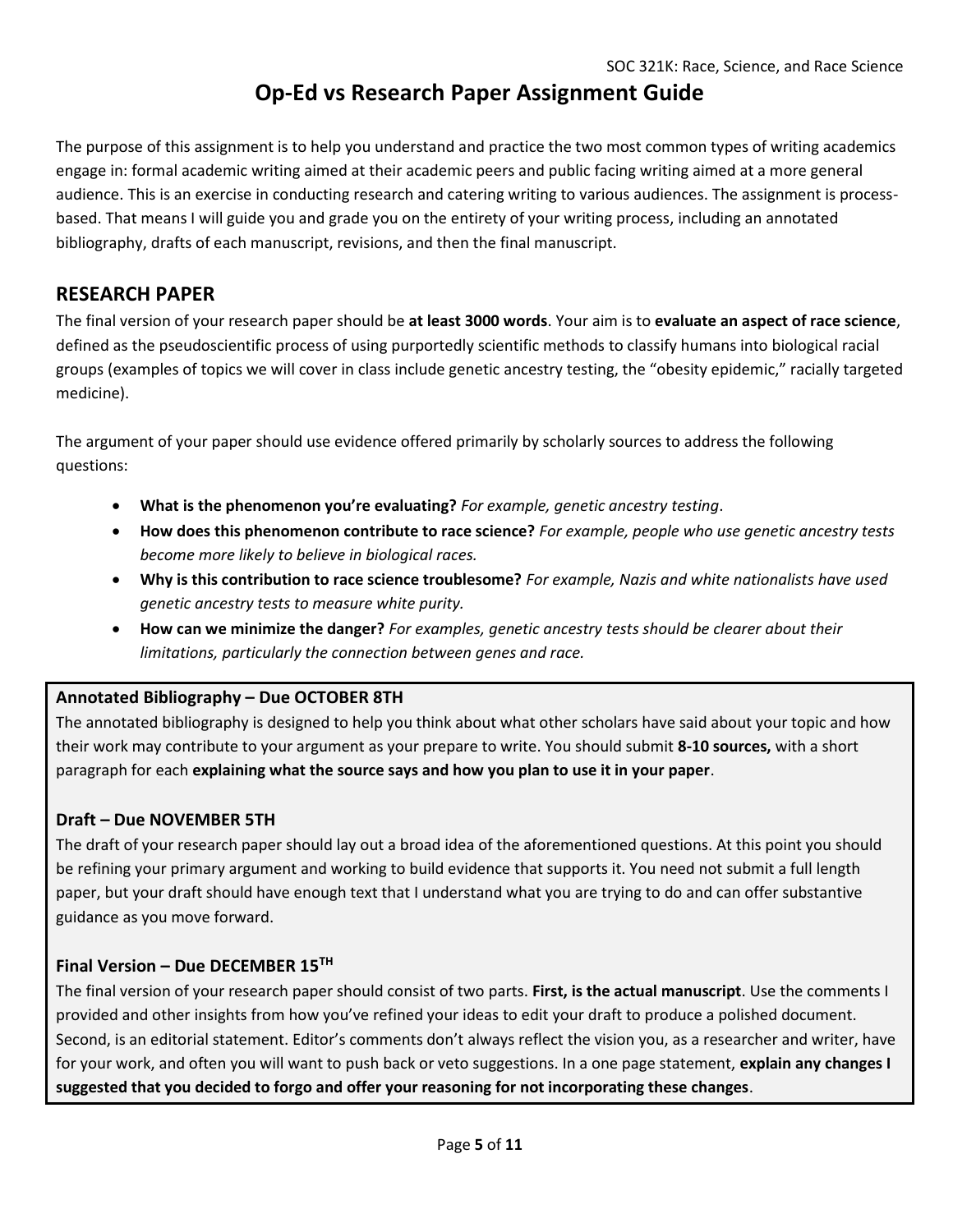# **OP-ED**

The final version of the op-ed should be **at least 900 words** and convey the **main ideas of your research paper**, transformed for a **general audience**. Pretend you're writing for a general educated audience, such as that of the New York Times, so **avoid academic jargon** as much as possible, try to explain your ideas plainly.

The structure of the Op-Ed should be similar to the following:

- **The "Hook"** *this is where you draw your audience in with a relevant anecdote or a connection to current events and set the stage for why what you're writing is important and interesting for them to read.*
- **Thesis** *this is where you explain what your argument is. This can be explicit or implied.*
- **Argument** *this is the meat of your essay. Here you will present evidence to support your argument, typically building a single paragraph around each piece of evidence*.
- **"To be sure"** *this is where you head off your critics by addressing any obvious counter-arguments and explaining why your argument stands strong despite these inevitable criticisms*.
- **Conclusion** *this is where you wrap up your essay. You should reiterate your thesis, perhaps circle back around to your "hook," and if applicable offer a way forward or a call to action.*

### **Draft – Due NOVEMBER 5TH**

The draft of your Op-Ed should attempt to lay out a **broad idea of your thesis and the evidence** to support it. It doesn't have to be a complete document, but an editor cannot edit blank space so it should contain enough of your idea to allow me to give you comments on how to proceed.

### **Final version – Due DECEMBER 15TH**

The final version of your Op-Ed should consist of two parts. **First, is the actual manuscript**. Use the comments I provided and other insights as you refine your ideas to edit your draft to produce a polished document. **Second, is an editorial statement**. Editor's comments don't always reflect the vision you, as a writer, have for your work, and often you will want to push back or veto suggestions from the editor. **In a one page statement, explain any changes I suggested that you decided to forgo and offer your reasoning for not incorporating these changes.**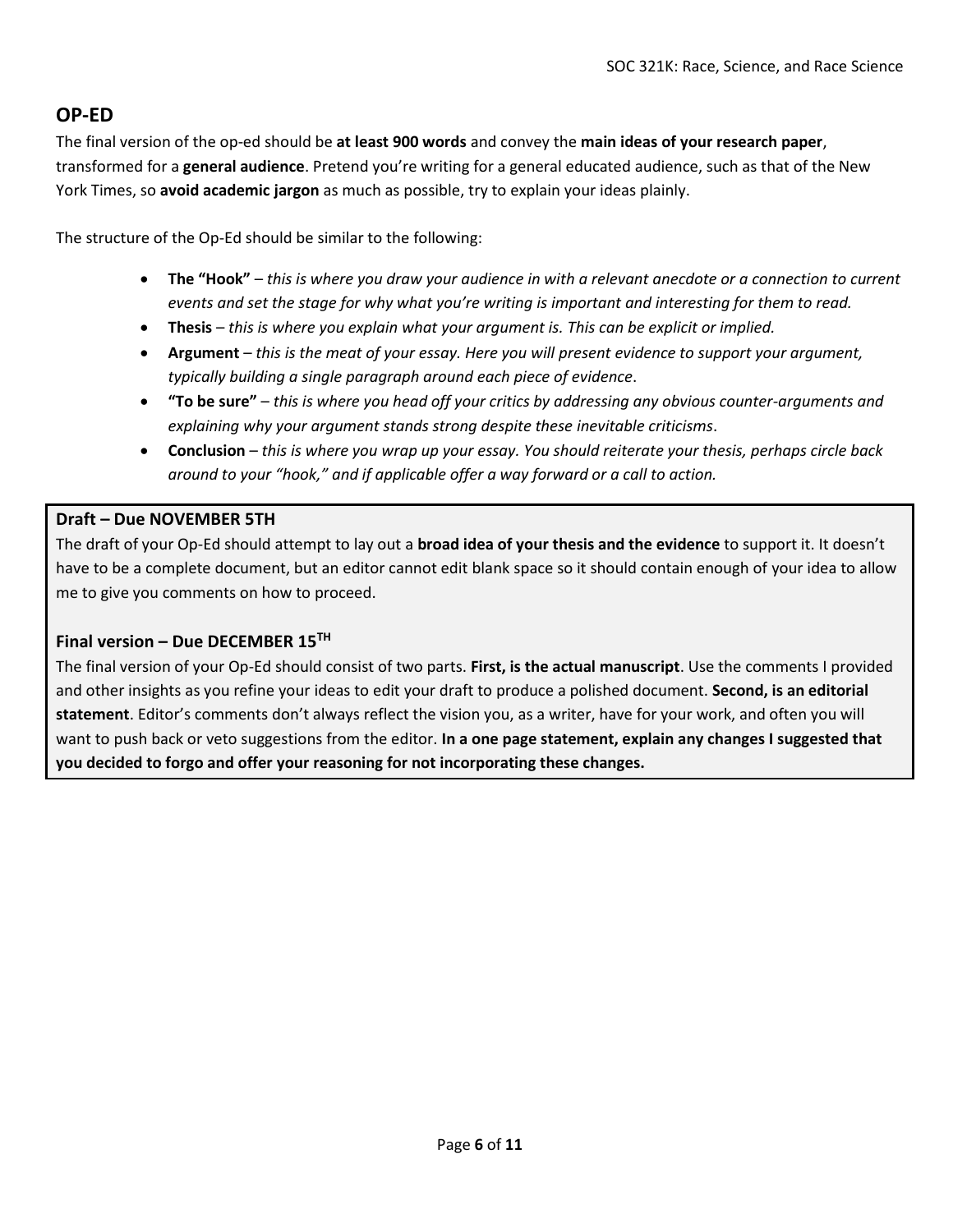# **RESEARCH PAPER GRADING RUBRIC**

|           | <b>ANNOTATED BIBLIOGRAPHY</b>                                                                        | <b>DRAFT</b>                                                                                            | <b>REVISIONS</b>                                                                                          | <b>FINAL PAPER</b>                                                                                                                                |  |
|-----------|------------------------------------------------------------------------------------------------------|---------------------------------------------------------------------------------------------------------|-----------------------------------------------------------------------------------------------------------|---------------------------------------------------------------------------------------------------------------------------------------------------|--|
| 0 points  | No Work                                                                                              | No Work                                                                                                 | No Work                                                                                                   | No Work                                                                                                                                           |  |
| 10 points | Sources without annotation                                                                           | Draft offers no coherent<br>ideas; uneditable                                                           | No revisions; final same<br>as draft                                                                      | Extensive mechanical and<br>grammatical errors make the<br>manuscript unreadable                                                                  |  |
| 15 points | Fewer than 6 sources;<br>Minimal annotation                                                          |                                                                                                         | Ignores important<br>revisions;<br>No justification for<br>revisions                                      | Incoherent argument with claims<br>not bolstered by evidence;<br>Mechanical and grammatical errors<br>significantly detract from readability      |  |
| 20 points | 8-10 sources with minimal<br>annotation on use;<br>6-8 sources with clear detail<br>on value and use |                                                                                                         | Addresses most<br>important revisions;<br>Weak explanations for<br>discarded revisions                    | Mostly clear argument with mostly<br>strong evidence;<br>Minor mechanical and grammatical<br>errors that may slightly detract from<br>readability |  |
| 25 points | 8-10 relevant sources with<br>clear detail on value and use                                          | Draft offers a relatively<br>clear direction forward;<br>Some primary ideas and<br>sections are present | Addressed all pertinent<br>revisions;<br>Offers strong<br>justifications for any<br>discarded suggestions | Clear argument supported by strong<br>evidence;<br>Minimal mechanical and<br>grammatical errors that do not<br>detract from readability           |  |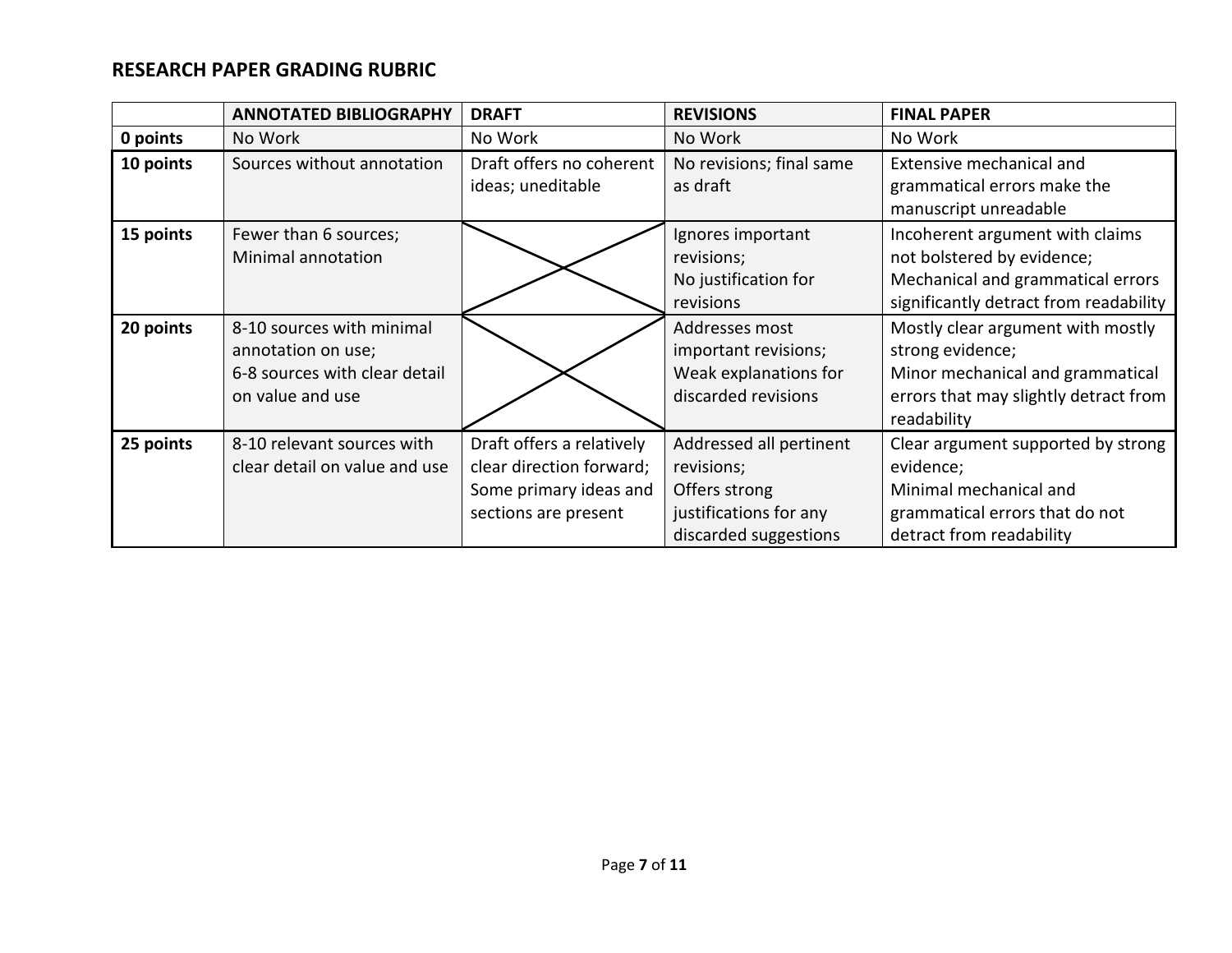# **OP-ED GRADING RUBRIC**

|           | <b>DRAFT</b>                                                                                               | <b>REVISIONS</b>                                                                                          | <b>FINAL ORGANIZATION AND</b>                                                                                                                | <b>GRAMMAR AND</b>                                                  |
|-----------|------------------------------------------------------------------------------------------------------------|-----------------------------------------------------------------------------------------------------------|----------------------------------------------------------------------------------------------------------------------------------------------|---------------------------------------------------------------------|
|           |                                                                                                            |                                                                                                           | <b>CONTENT</b>                                                                                                                               | <b>MECHANICS</b>                                                    |
| 0 points  | No Work                                                                                                    | No Work                                                                                                   | No Work                                                                                                                                      | No work                                                             |
| 10 points | Draft offers no<br>coherent ideas;<br>uneditable                                                           | No revisions; final same<br>as draft                                                                      | Argument incomprehensible or<br>copied and pasted directly from<br>research paper without<br>consideration for audience                      | Extensive errors make the<br>work unreadable                        |
| 15 points |                                                                                                            | Ignores important<br>revisions;<br>No justification for<br>revisions                                      | Argument mostly clear but large<br>parts of the manuscript copied<br>and pasted from research paper<br>without consideration for<br>audience | 3-5 errors begin to detract<br>significantly from<br>readability    |
| 20 points |                                                                                                            | Addresses most<br>important revisions;<br>Weak explanations for<br>discarded revisions                    | Provides an interesting "hook;"<br>Argument mostly clear;<br>Mostly jargon free                                                              | 2-3 minor errors that only<br>minimally detract from<br>readability |
| 25 points | Draft offers a relatively<br>clear direction forward;<br>Some primary ideas<br>and sections are<br>present | Addressed all pertinent<br>revisions;<br>Offers strong<br>justifications for any<br>discarded suggestions | Provides an interesting "hook;"<br>Clear argument with strong<br>evidence;<br>Jargon free                                                    | 0-1 errors that do not<br>detract from readability                  |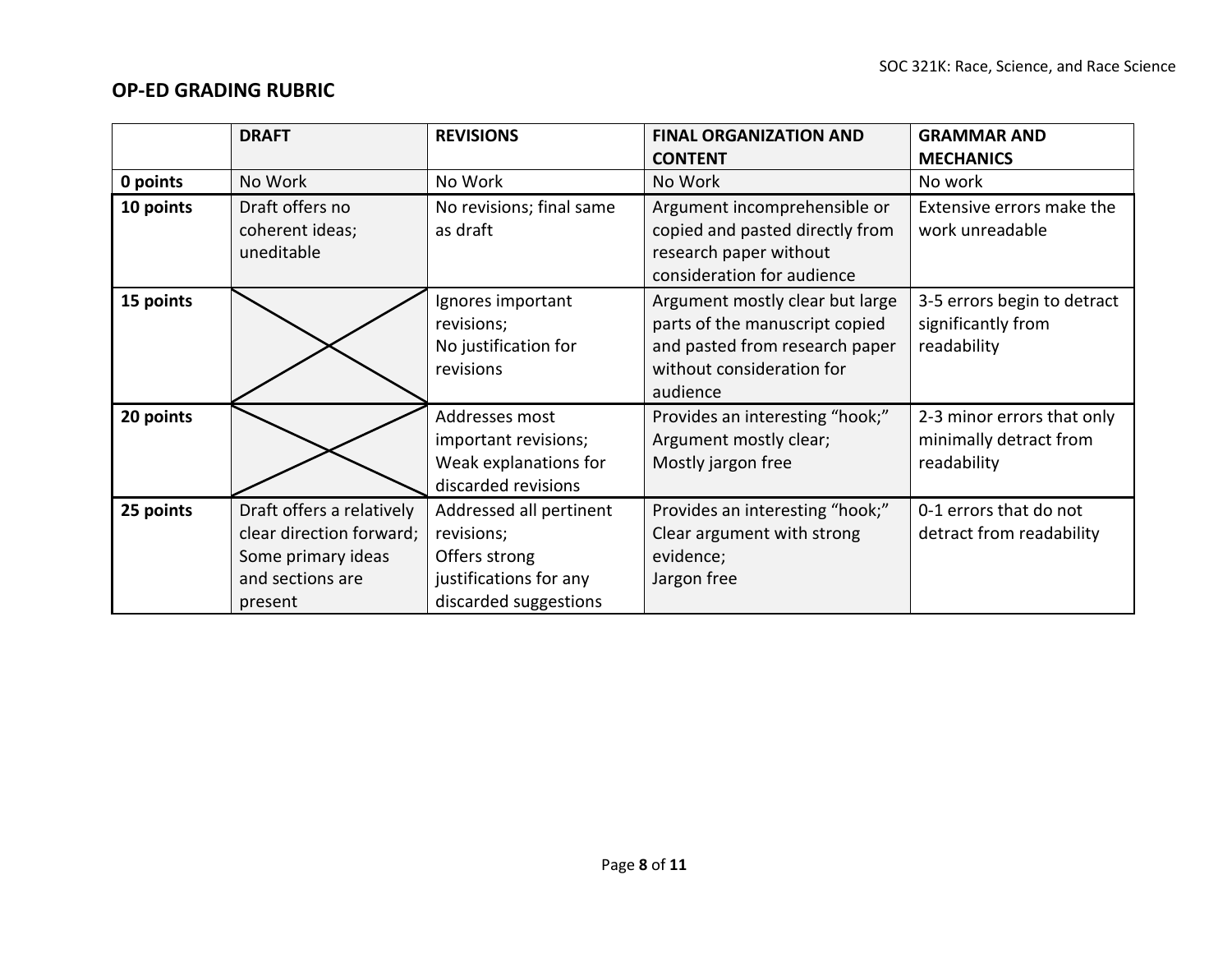## **Appendices and Policies**

#### **Student Rights & Responsibilities**

- You have a right to a learning environment that supports mental and physical wellness.
- You have a right to respect.
- You have a right to be assessed and graded fairly.
- You have a right to freedom of opinion and expression.
- You have a right to privacy and confidentiality.
- You have a right to meaningful and equal participation, to self-organize groups to improve your learning environment.
- You have a right to learn in an environment that is welcoming to all people. No student shall be isolated, excluded or diminished in any way.

With these rights come responsibilities:

- You are responsible for taking care of yourself, managing your time, and communicating with the teaching team and with others if things start to feel out of control or overwhelming.
- You are responsible for acting in a way that is worthy of respect and always respectful of others. Your experience with this course is directly related to the quality of the energy that you bring to it, and your energy shapes the quality of your peers' experiences.
- You are responsible for creating an inclusive environment and for speaking up when someone is excluded.
- You are responsible for holding yourself accountable to these standards, holding each other to these standards, and holding the teaching team accountable as well.

#### **Personal Pronoun**

Professional courtesy and sensitivity are especially important with respect to individuals and topics dealing with differences of race, culture, religion, politics, sexual orientation, gender, gender variance, and nationalities. Class rosters are provided to the instructor with the student's legal name. We will gladly honor your request to address you by an alternate name or gender pronoun. Please advise us of this preference early in the semester so that we may make appropriate changes to our records.

**Sharing of Course Materials is Prohibited**: No materials used in this class, including, but not limited to, lecture hand-outs, videos, assessments (quizzes, exams, papers, projects, homework assignments), in-class materials, review sheets, and additional problem sets, may be shared online or with anyone outside of the class unless you have my explicit, written permission. Unauthorized sharing of materials promotes cheating. It is a violation of the University's Student Honor Code and an act of academic dishonesty. I am well aware of the sites used for sharing materials, and any materials found online that are associated with you, or any suspected unauthorized sharing of materials, will be reported to Student Conduct and Academic Integrity in the Office of the Dean of Students. These reports can result in sanctions, including failure in the course

#### **University Policies**

#### **Safety and Class Participation/Masks**

We will all need to make some adjustments in order to benefit from in-person classroom interactions in a safe and healthy manner. Our best protections against spreading COVID-19 on campus are masks (defined as cloth face coverings) and staying home if you are showing symptoms. Therefore, for the benefit of everyone, this is means that all students are required to follow these important rules:

• Every student must wear a cloth face-covering properly in class and in all campus buildings at all times.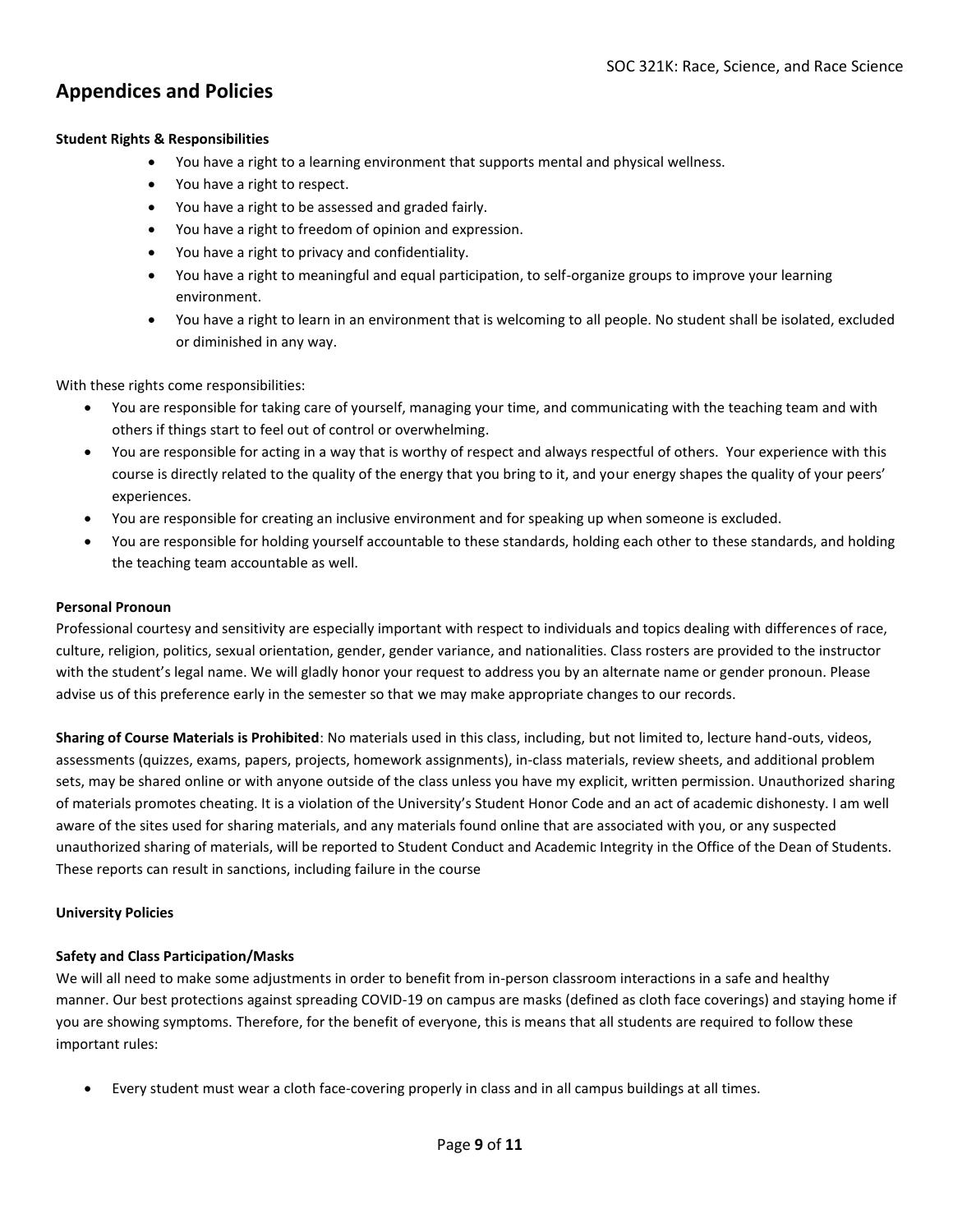SOC 321K: Race, Science, and Race Science

• Students are encouraged to participate in documented daily symptom screening. This means that each class day in which on-campus activities occur, students must upload certification from the symptom tracking app and confirm that they completed their symptom screening for that day to Canvas. Students should not upload the results of that screening, just the certificate that they completed it. If the symptom tracking app recommends that the student isolate rather than coming to class, then students must not return to class until cleared by a medical professional.

If a student is not wearing a cloth face-covering properly in the classroom (or any UT building), that student must leave the classroom (and building). If the student refuses to wear a cloth face covering, class will be dismissed for the remainder of the period, and the student will be subject to disciplinary action as set forth in the university's Institutional Rules/General Conduct 11-404(a)(3). Students who have a condition that precludes the wearing of a cloth face covering must follow the procedures for obtaining an [accommodation](https://orientation.utexas.edu/students-with-disabilities) working with [Services for Students with Disabilities.](https://diversity.utexas.edu/disability/)

#### **Academic Integrity**

Each student in the course is expected to abide by the University of Texas Honor Code: "As a student of The University of Texas at Austin, I shall abide by the core values of the University and uphold academic integrity." **Plagiarism is taken very seriously at UT.** Therefore, if you use words or ideas that are not your own (or that you have used in previous class), you must cite your sources. Otherwise you will be guilty of plagiarism and subject to academic disciplinary action, including failure of the course. You are responsible for understanding UT's Academic Honesty and the University Honor Code which can be found at the following web address: [http://deanofstudents.utexas.edu/sjs/acint\\_student.php](http://deanofstudents.utexas.edu/sjs/acint_student.php)

#### **Q Drop Policy**

If you want to drop a class after the 12th class day, you'll need to execute a Q drop before the Q-drop deadline, which typically occurs near the middle of the semester. Under Texas law, you are only allowed six Q drops while you are in college at any public Texas institution. For more information, see:<http://www.utexas.edu/ugs/csacc/academic/adddrop/qdrop>

#### **University Resources for Students**

Your success in this class is important to me. We will all need accommodations because we all learn differently. If there are aspects of this course that prevent you from learning or exclude you, please let me know as soon as possible. Together we'll develop strategies to meet both your needs and the requirements of the course. There are also a range of resources on campus:

#### *Services for Students with Disabilities*

This class respects and welcomes students of all backgrounds, identities, and abilities. If there are circumstances that make our learning environment and activities difficult, if you have medical information that you need to share with me, or if you need specific arrangements in case the building needs to be evacuated, please let me know. I am committed to creating an effective learning environment for all students, but I can only do so if you discuss your needs with me as early as possible. I promise to maintain the confidentiality of these discussions. If appropriate, also contact

Services for Students with Disabilities, 512-471-6259 (voice) or 1-866-329- 3986 (video phone). <http://ddce.utexas.edu/disability/about/>

#### *Counseling and Mental Health Center*

Do your best to maintain a healthy lifestyle this semester by eating well, exercising, avoiding drugs and alcohol, getting enough sleep and taking some time to relax. This will help you achieve your goals and cope with stress.

All of us benefit from support during times of struggle. You are not alone. There are many helpful resources available on campus and an important part of the college experience is learning how to ask for help. Asking for support sooner rather than later is often helpful.